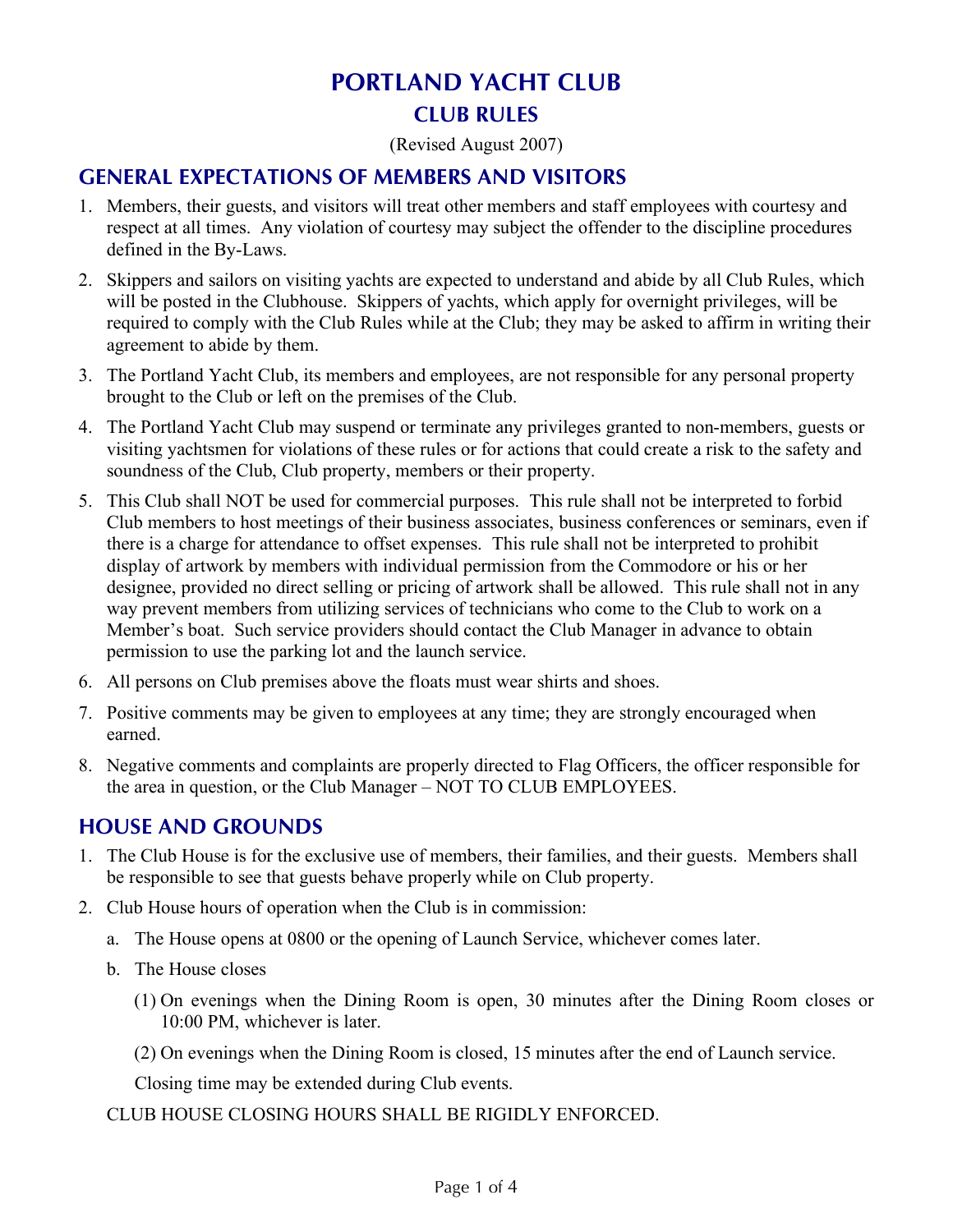- 3. When the Club is not in commission, the House is officially closed other than for Club or member events. The Office is generally open from 9:00 AM to 5:00 PM Tuesdays and Wednesdays.
- 4. A Flag Officer present at the Club is in full charge of the premises. In the absence of a Flag Officer, any member of the Board shall rank as the officer in charge. In the absence of any officer, the Club Manager shall be in charge.
- 5. For the health of members, guests, and staff, and for safety, Portland Yacht Club is a TOTAL NON-SMOKING FACILITY. Smoking is prohibited anywhere on Club property and on all PYC-owned boats. (The Board retains the authority to specify smoking areas for special events.)
- 6. The member causing damage to the Club or its facilities or whose guest(s) caused it shall pay for any damage.
- 7. No Club property shall be taken from the premises except by permission of a Board member, the Club Manager, or his/her designee.
- 8. Parking is permitted only on the paved areas. Parking will be allowed on the grass only at the direction of a Club Officer, the Club Manager, or a parking attendant. No overnight parking will be permitted on the grass.
- 9. Each member in good standing will be provided as many parking passes as they request with their corresponding member number. Only one vehicle per membership is allowed in the parking area and said vehicle must display its parking pass in the front windshield area. Any vehicle found not displaying a valid parking pass or two vehicles displaying the same member number might be towed from the parking lot at the expense of the vehicle's registered owner. Members are encouraged to meet their guests outside the Club premises and ride share. The Club Manager can issue temporary parking permits if space is forecast to be available.
- 10. The driveway area directly to the right of the Club House (the area between the Club House and the Shed) is reserved for loading and unloading gear. Use should be limited to five minutes.
- 11. Small boats and dry-sailed boats shall be stored in designated areas only. No storage of boats by nonmembers is permitted except for employees by individual permission and temporary storage during junior program events and race events by individual permission. All dinghies must be properly stored on the racks as provided and storage of dinghies on the bank alongside the boat ramp is discouraged. Dinghies stored on the bank will be charged the same fee as the rack storage. Improperly stored dinghies will be removed at the owner's expense.
- 12. No motors, other than those owned by PYC, will be stored on House grounds. Gasoline will not be stored in any of the Club's buildings.
- 13. Except as provided in these rules, no overnight storage of boats (including dinghies) or equipment trailers (excluding PYC owned) is permitted on the property. No dinghies may be stored on Club property from November  $1<sup>st</sup>$  to April  $15<sup>th</sup>$ . There is a three-day grace period for storage of dinghies and equipment trailers in the case of Club sponsored races continuing for more than one day. Club management will attempt to notify violators of this rule, warning them to remove their property. A registered letter will be sent to the last known address or a notice will be posted on the craft of the violator. Any boats or equipment still on Club property 35 days following notice will become Club property, to be sold or otherwise disposed of.

#### **FOOD AND BEVERAGE**

- 1. The Dining Room is for the exclusive use of Club members and their guests, and visiting yachtsmen.
- 2. The Dining Room will be open as posted at the entrance.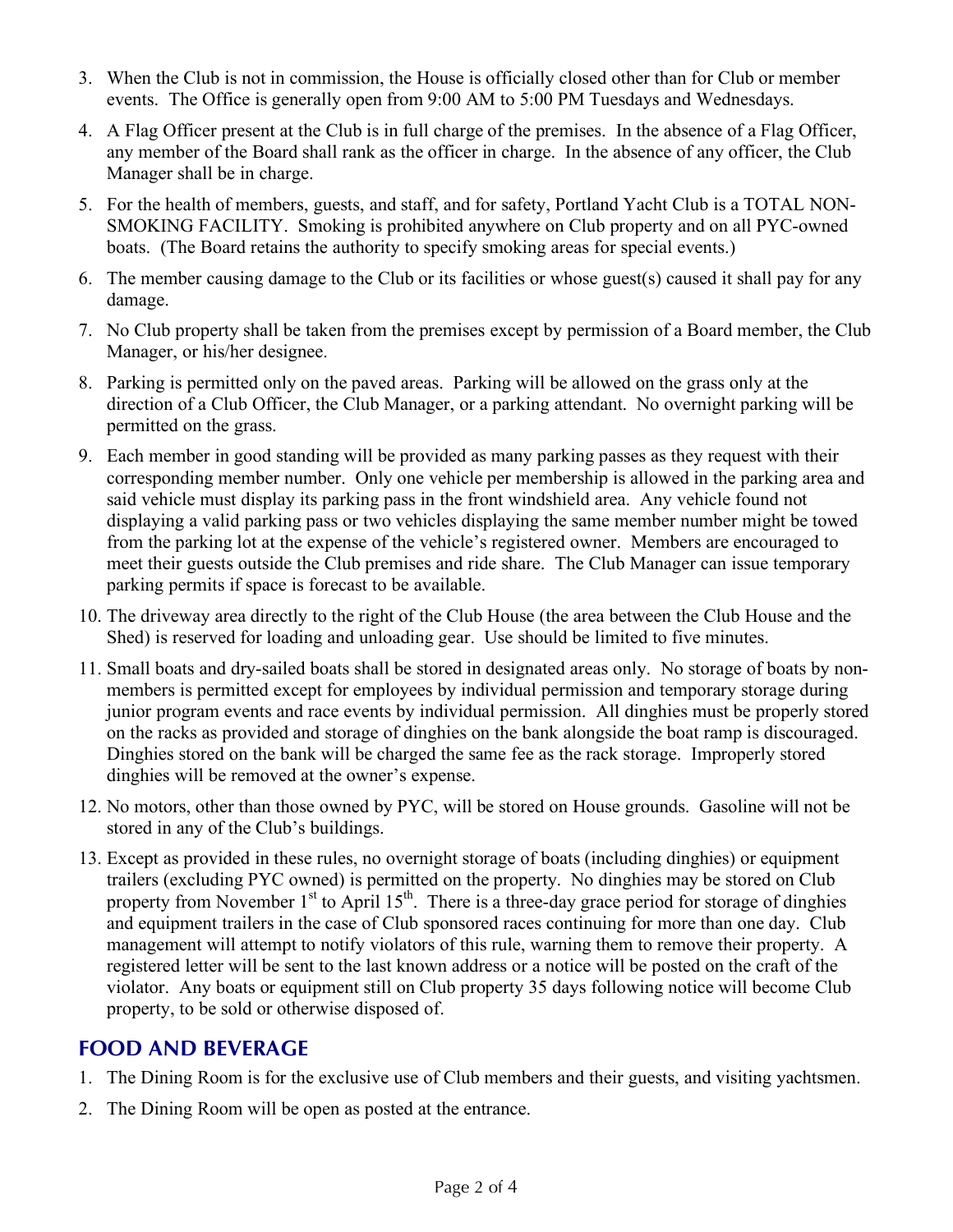- 3. Members and guests must turn off mobile phones or set the ring to "vibrate only" in all dining areas. They may not use mobile phones to make or continue received calls in the Dining Areas. If circumstances require a call, they must move to another area of the Club. (This does not apply to texting.)
- 4. Members and guests using the Dining Room should leave the Dining Room within a reasonable time after the end of serving hours. "Reasonable time" means sufficient time to finish a meal in a relaxed manner; it does not include lingering over beverages that could be consumed elsewhere in the Clubhouse.
- 5. Members are not allowed in the Kitchen except when they are working on food service for a Club event.
- 6. The Club and its employees will strictly observe all applicable State and Federal laws and Falmouth ordinances regarding the serving and consumption of alcoholic beverages.
- 7. Specific Rules for the use of the Bar, including (but not limited to) restrictions on minors being present in the Bar area, will be posted prominently in the Bar.
- 8. No one under age 21 is allowed in the Bar area as a patron unless accompanied by a responsible adult.
- 9. Staff members will not pour beverages or mix drinks for anyone who appears to be intoxicated. When a person who appears to be intoxicated requests an alcoholic beverage which belongs to him or her, staff members will return the beverage to the individual but will not provide set-ups.
- 10. Ice and setups available at the Bar are for bar service only. See the Waterfront Manager or his designee for boat service.
- 11. No one is allowed behind the bar while employees staff it.

### **WATERFRONT**

- 1. The Waterfront Manager or his designee at the floats will be in complete charge at all times.
- 2 NO OVERNIGHT BERTHING IS ALLOWED AT THE FLOATS.
- 3. NO BOAT is to be secured at the float and left unattended at any time without permission of an Officer, the Waterfront Manager or his designee. Permission may be denied on account of weather conditions or the demand for float space by other members.
- 4. NO BOATS OR DINGHIES other than PYC craft will be allowed on the floats.
- 5. Owners if so requested by the Dockmaster or the officer in charge of the Club shall take boats away from the floats.
- 6. Tie-up time at the floats may be limited to 30 minutes when several yachts wish to use the floats. The decision to impose limits will be made by the Officer in charge or the Waterfront Manager.
- 7. No fishing or swimming is allowed from the floats, except in connection with the instruction of students in the Junior Sailing Program.
- 8. All children 12 and under must wear a life jacket on the dock and floats.
- 9. A dinghy is available for times when the launch is not in service.
- 10. Non-members shall not use the launch or floats except under the following circumstances:
	- a. A registered visiting yachtsman has complete use of launch and floats, subject to these Club Rules.
	- b. A yachtsman participating in a scored weekend race or race series sponsored or hosted by PYC shall have use of the launch and floats to the extent necessary for participating in the race or series.